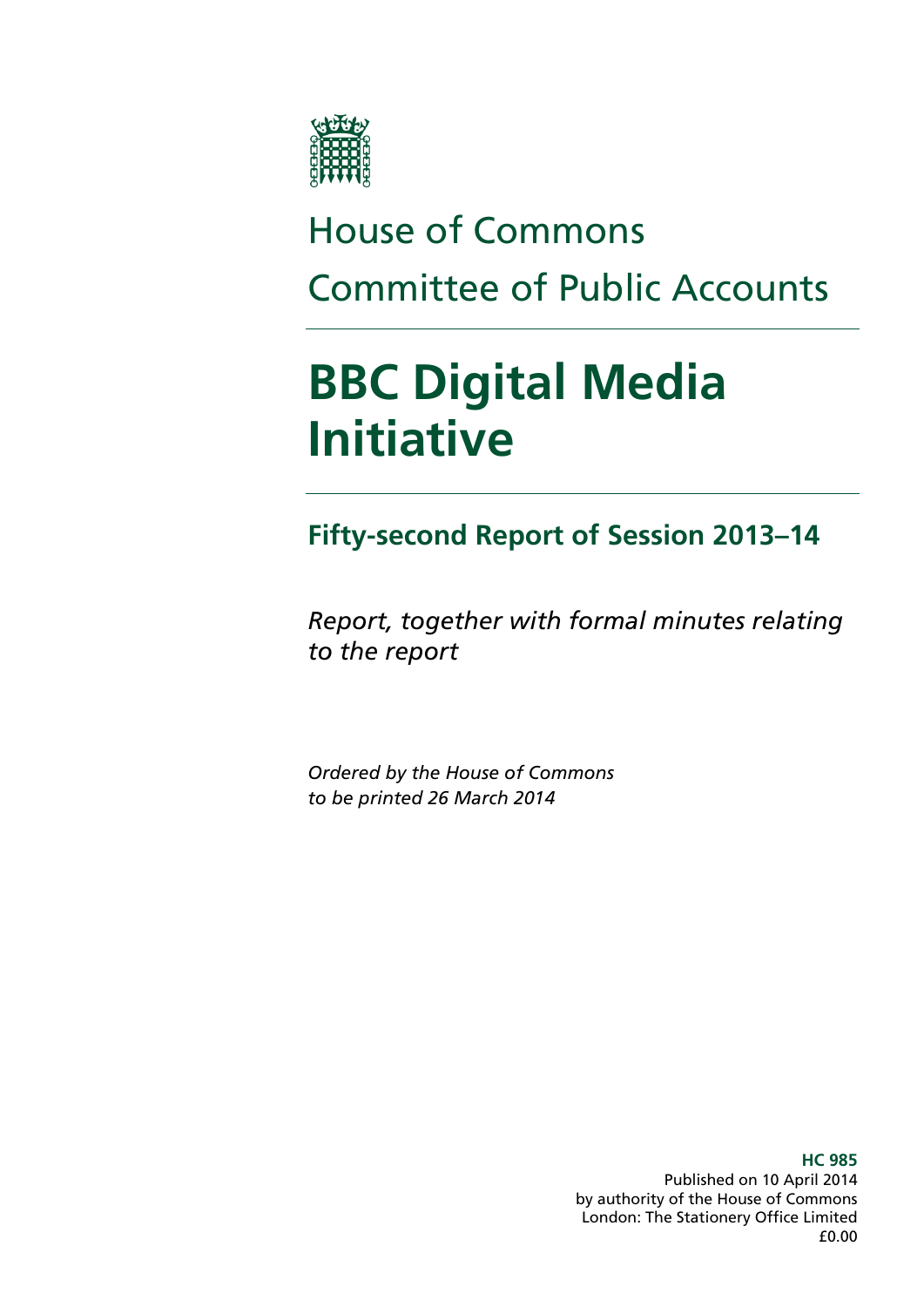### **Committee of Public Accounts**

The Committee of Public Accounts is appointed by the House of Commons to examine "the accounts showing the appropriation of the sums granted by Parliament to meet the public expenditure, and of such other accounts laid before Parliament as the committee may think fit" (Standing Order No 148).

#### **Current membership**

Rt Hon Margaret Hodge (Labour, Barking) (Chair) Mr Richard Bacon (Conservative, South Norfolk) Stephen Barclay (Conservative, North East Cambridgeshire) Guto Bebb (Conservative, Aberconwy) **Jackie Doyle-Price (Conservative, Thurrock)** Chris Heaton-Harris (Conservative, Daventry) Meg Hillier (Labour, Hackney South and Shoreditch) Mr Stewart Jackson (Conservative, Peterborough) Fiona Mactaggart (Labour, Slough) **Austin Mitchell (Labour, Great Grimsby)** Nicky Morgan (Conservative, Loughborough) Nick Smith (Labour, Blaenau Gwent) Ian Swales (Liberal Democrats, Redcar) **Justin Tomlinson** (Conservative, North Swindon)

#### **Powers**

Powers of the Committee of Public Accounts are set out in House of Commons Standing Orders, principally in SO No 148. These are available on the Internet via www.parliament.uk

#### **Publications**

The Reports and evidence of the Committee are published by The Stationery Office by Order of the House. All publications of the Committee (including press notices) are on the internet at www.parliament.uk/pac. A list of Reports of the Committee in the present Parliament is at the back of this volume. Additional written evidence may be published on the internet only.

#### **Committee staff**

The current staff of the Committee is Sarah Petit (Clerk), Claire Cozens (Committee Specialist), James McQuade (Senior Committee Assistant), Ian Blair and Jacqueline Cooksey (Committee Assistants), Sue Alexander (Committee Support Assistant) and Janet Coull Trisic (Media Officer).

#### **Contacts**

All correspondence should be addressed to the Clerk, Committee of Public Accounts, House of Commons, 7 Millbank, London SW1P 3JA. The telephone number for general enquiries is 020 7219 5708; the Committee's email address is pubaccom@parliament.uk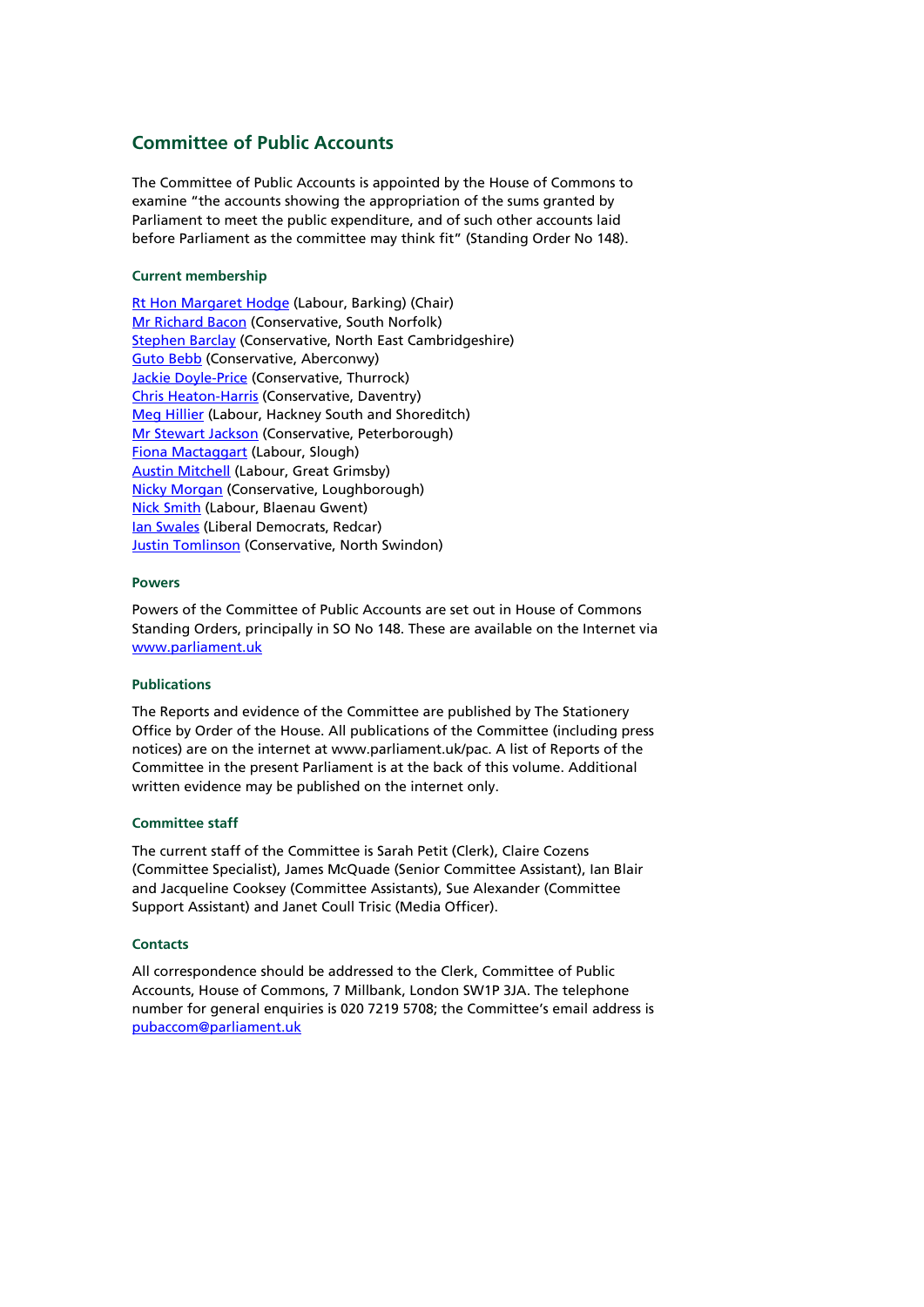# **Contents**

| <b>Report</b>                                                    |                                                            |    |
|------------------------------------------------------------------|------------------------------------------------------------|----|
|                                                                  | <b>Summary</b>                                             | 3  |
|                                                                  | <b>Conclusions and recommendations</b>                     | 5  |
| $\mathbf{1}$                                                     | The BBC's management of the Digital Media Initiative (DMI) | 8  |
| $\overline{2}$                                                   | What the DMI delivered and what next for the BBC           | 11 |
| <b>Formal Minutes</b>                                            |                                                            | 13 |
| <b>Witnesses</b>                                                 |                                                            |    |
| List of printed written evidence                                 |                                                            |    |
| List of Reports from the Committee during the current Parliament |                                                            |    |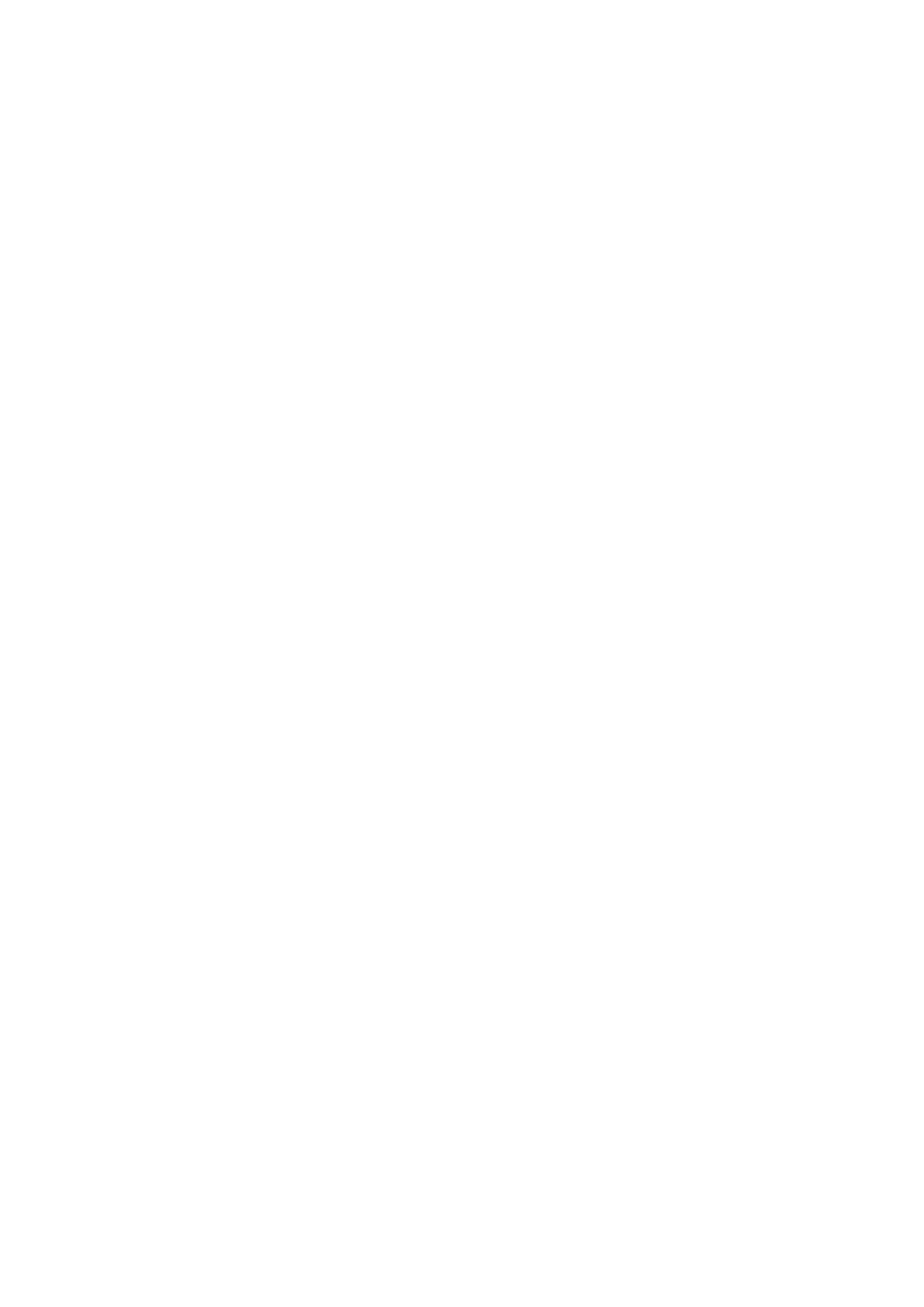### Summary

In May 2013, the BBC cancelled its Digital Media Initiative (DMI) at a cost to licence fee payers of nearly £100 million. When we examined the DMI's progress in February 2011, the BBC told us that the DMI was "an absolutely essential have to have" and that a lot of the BBC's future was tied up in the successful delivery of the DMI. The BBC also told us that it was using the DMI to make many programmes and was on track to complete the system in 2011 with no further delays. But we were misinformed. In reality the BBC only ever used the DMI to make one programme, called 'Bang Goes the Theory'. The BBC then failed to firmly manage the DMI Programme or respond to clear warning signs that it was in trouble. The BBC Trust demonstrated similar complacency and applied insufficient oversight of the Executive's implementation of the DMI. To avoid repeating this catastrophic failure, the BBC Executive and the Trust need to overhaul their approach to managing and implementing major projects and tackle a culture of complacency towards safeguarding licence fee payers' money.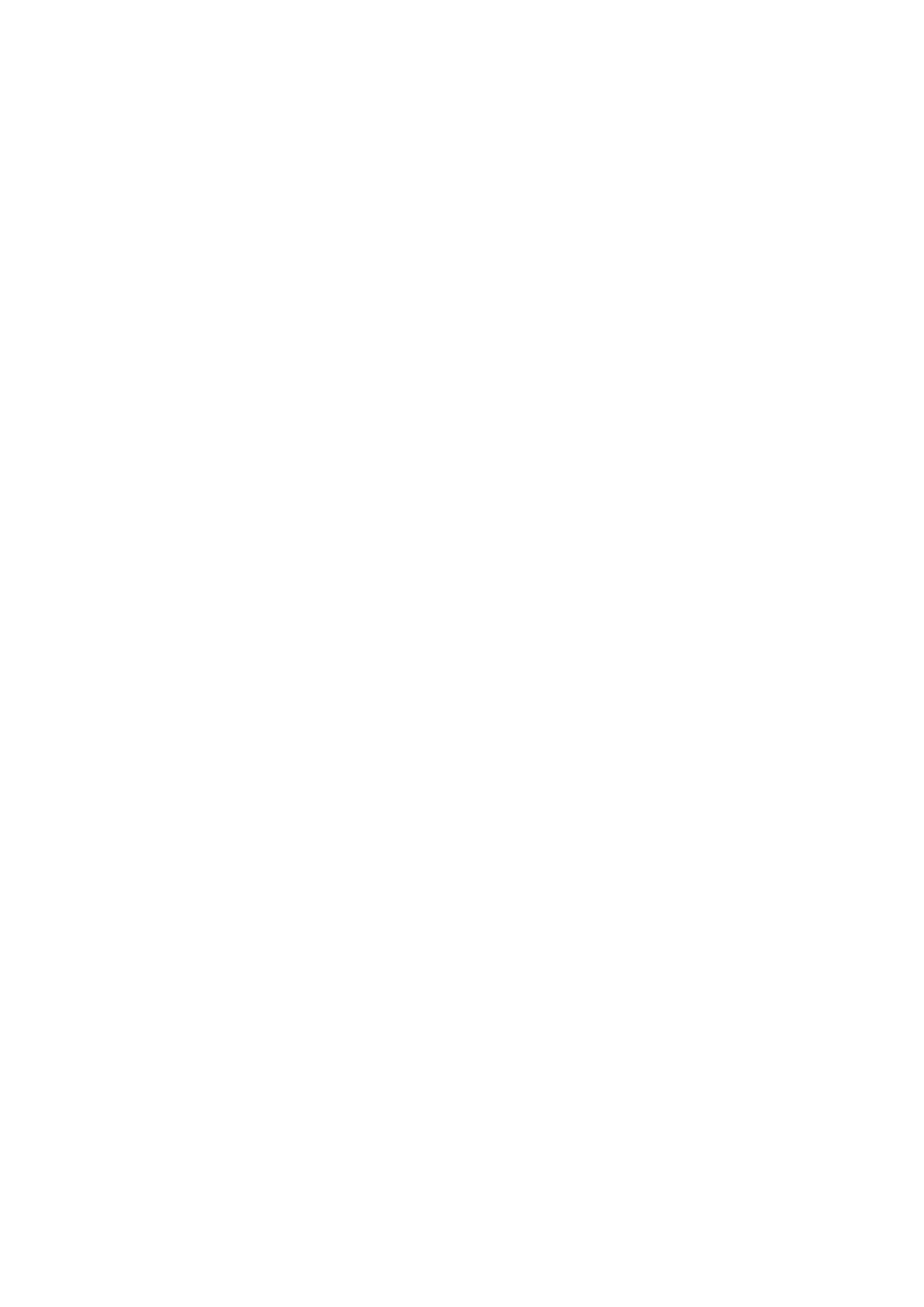### Conclusions and recommendations

1. The Digital Media Initiative was a transformation programme that involved developing new technology for BBC staff to create, share and manage video and audio content and programmes from their desktops. The BBC initially contracted Siemens to build the DMI system. However, the contract was terminated by mutual agreement with effect from July 2009 and the BBC brought the DMI in-house in September 2009. In February 2011, based on a National Audit Office report, we took evidence from the BBC on its progress with the in-house development of the Programme. Our April 2011 report reflected the assurances the BBC had given us about it being on track to complete the system in 2011 with no further delays. However, the BBC then failed to complete the DMI Programme and in May 2013 cancelled it at a cost to licence fee payers of £98.4 million.

2. **The BBC was far too complacent about the DMI's troubled history and the very high risks involved in taking it in-house.** The DMI was 18 months behind schedule when the BBC took it in-house from Siemens. The BBC did not obtain independent technical assurance for the system design or ensure that the intended users were sufficiently engaged with the Programme. Poor governance meant that these important weaknesses went unchallenged, even when things started to go badly wrong. Given the gaps in the BBC's inhouse capability, it is in retrospect unclear to us why the BBC ever thought it could complete what Siemens had been unable to deliver.

### **Recommendation:** *The BBC should ensure that governance and assurance arrangements match the scale, strategic importance and risk profile of its major programmes and projects.*

3. No single individual had overall responsibility or accountability for delivering the DMI and achieving the benefits, or took ownership of problems when they arose. The BBC did not appoint a senior responsible owner with overall responsibility for the DMI. The BBC's Chief Technology Officer was responsible for the DMI system but not for achieving the projected benefits across BBC divisions. There were different views amongst those responsible for developing the system and the intended users about the effectiveness of the technology and how engaged business areas were in the Programme. The absence of a senior responsible owner to take responsibility for resolving these different views led to a situation where the DMI Programme team spent years working on a system that did not meet users' needs.

**Recommendation***: Projects like the DMI need to be led by an experienced senior responsible owner who has the skills, authority and determination to achieve transformational change, and who sees the project through to successful implementation.* 

4. **Neither the Executive Board nor the Trust knew enough about the DMI's progress, which led to Parliament being misinformed**. In February 2011, the then Director General told us that the DMI was "out in the business" and that "There are many programmes that are already being made with DMI". In reality, the DMI had been used to make only one programme, called 'Bang Goes the Theory'. While the then Director General assures us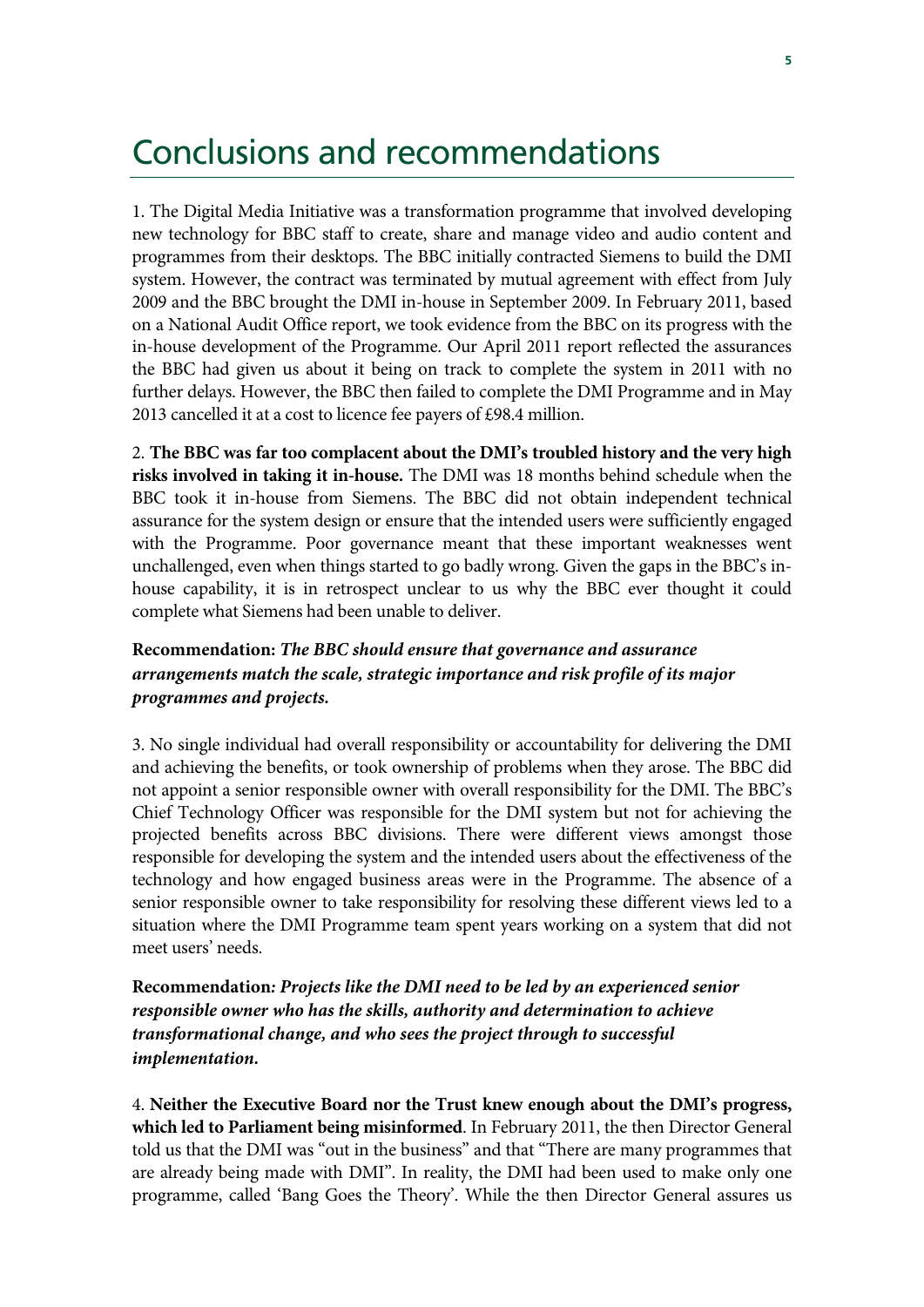that he gave a faithful and accurate account of his understanding of the project at that point in early 2011, he was mistaken and there was confusion within the BBC about what had actually been deployed and used.

### **Recommendation:** *In its reporting on major projects, the BBC needs to use clear milestones that give the Executive and the Trust an unambiguous and accurate account of progress and any problems.*

5. Despite the DMI's importance, the BBC Executive applied insufficient scrutiny and reacted far too slowly to clear signals that the DMI was in trouble. When we examined the DMI's progress in February 2011, the BBC planned to complete the system in July 2011 and told us that there would be no further delays. This assurance proved to be unfounded as the BBC missed the July deadline. Despite the repeated delays and the DMI's worsening risk status during 2011, the Executive Board did not discuss the Programme's future until May 2012. Some individual Executives were aware before then that there were problems but thought that they could resolve them and so did not escalate problems to the Board. The BBC's project management office increased the DMI's risk rating to red for the quarter ending December 2011 but this was not reported to the Executive Board until June 2012 or to the Trust until July 2012. The Executive Board then took a year to reach its decision to cancel the DMI, in May 2013.

### **Recommendation:** *The BBC Executive should apply more rigorous and timely scrutiny to its major projects to limit potential losses that will ultimately fall on licence fee payers.*

6. The BBC Trust failed to exercise sufficient oversight of the Executive Board's delivery of the DMI, despite assuring us that it would. The BBC Trust told us in February 2011 that it would continue "worrying the heck" about the DMI until it was delivered but was satisfied that it had the capability to oversee and challenge the Executive. However, the Trust told us that in retrospect it had insufficient technical knowledge to interpret the information that it received about the DMI. The Trust was also slow to react. The Executive told the Trust in September 2011 that the DMI's risk rating had increased to amber-red. The BBC's project management office subsequently increased it to red for the period October to December 2011. However, in the seven months from January to July 2012 the BBC Trust neither received nor required a progress update from the BBC on the DMI's status.

### **Recommendation:** *The BBC Trust should set out in response to this report what changes it will make to be more proactive in chasing and challenging the BBC Executive's performance in delivering major projects, so that it can properly protect the licence fee payers' interest***.**

7. **Licence fee payers paid nearly £100 million for a supposedly essential system but got virtually nothing in return**. The BBC told us in February 2011 that the DMI was essential to the future of the BBC. However, the main output from the DMI is an archive catalogue and ordering system that is slower and more cumbersome than the 40 year-old system it was designed to replace. It has only 163 regular users and a running cost of £3 million a year, compared to £780,000 a year for the old system. The BBC is already developing plans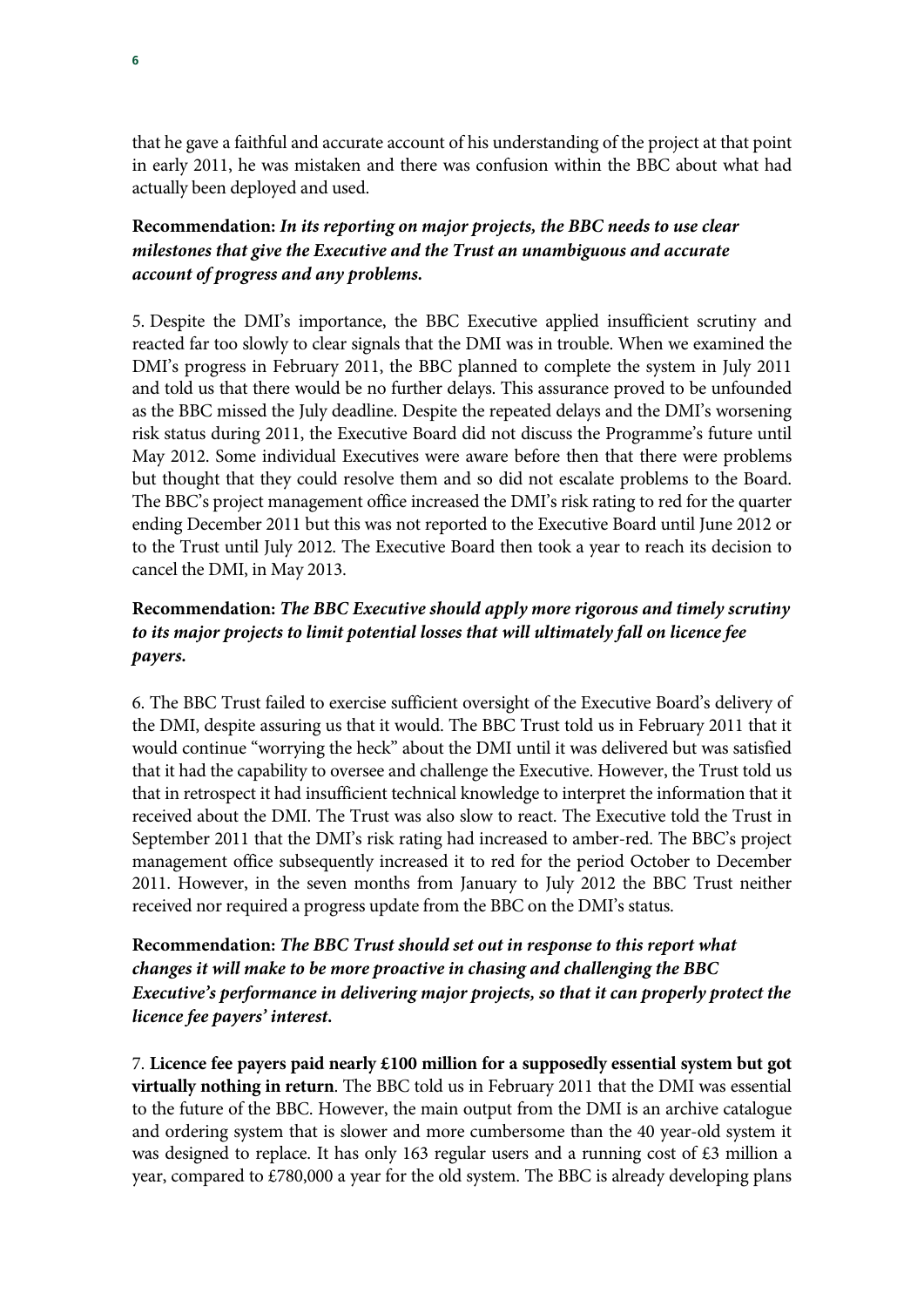to replace it. The BBC told us that it still intends to digitalise its production process and, through its 'end-to-end' project, is considering how it will create an alternative to the DMI.

### **Recommendation:** *The BBC Executive should report back to us on which of its original requirements for the DMI are still essential, how and when it will meet them, and at what cost.*

8. The BBC failed to share important evidence about the DMI with us and the National Audit Office, which contributed to our false impression of the DMI's progress. The National Audit Office (NAO) recommended in its January 2011 report that the BBC complete an independent technical assessment of the DMI. The BBC told the NAO that it had already commissioned such an assessment. The assessment was carried out by Accenture and was in fact submitted in draft to the BBC in December 2010. The Accenture assessment stated that the elements of the DMI examined were not robust enough for programme-making and that significant remedial work was required. The BBC did not share the draft findings with the NAO prior to publication of the NAO report or inform us of its findings during our hearing in February 2011.

**Recommendation:** *We expect the BBC to be completely transparent in its dealings with us and the NAO and inform us of any potentially significant evidence or facts in a timely way.*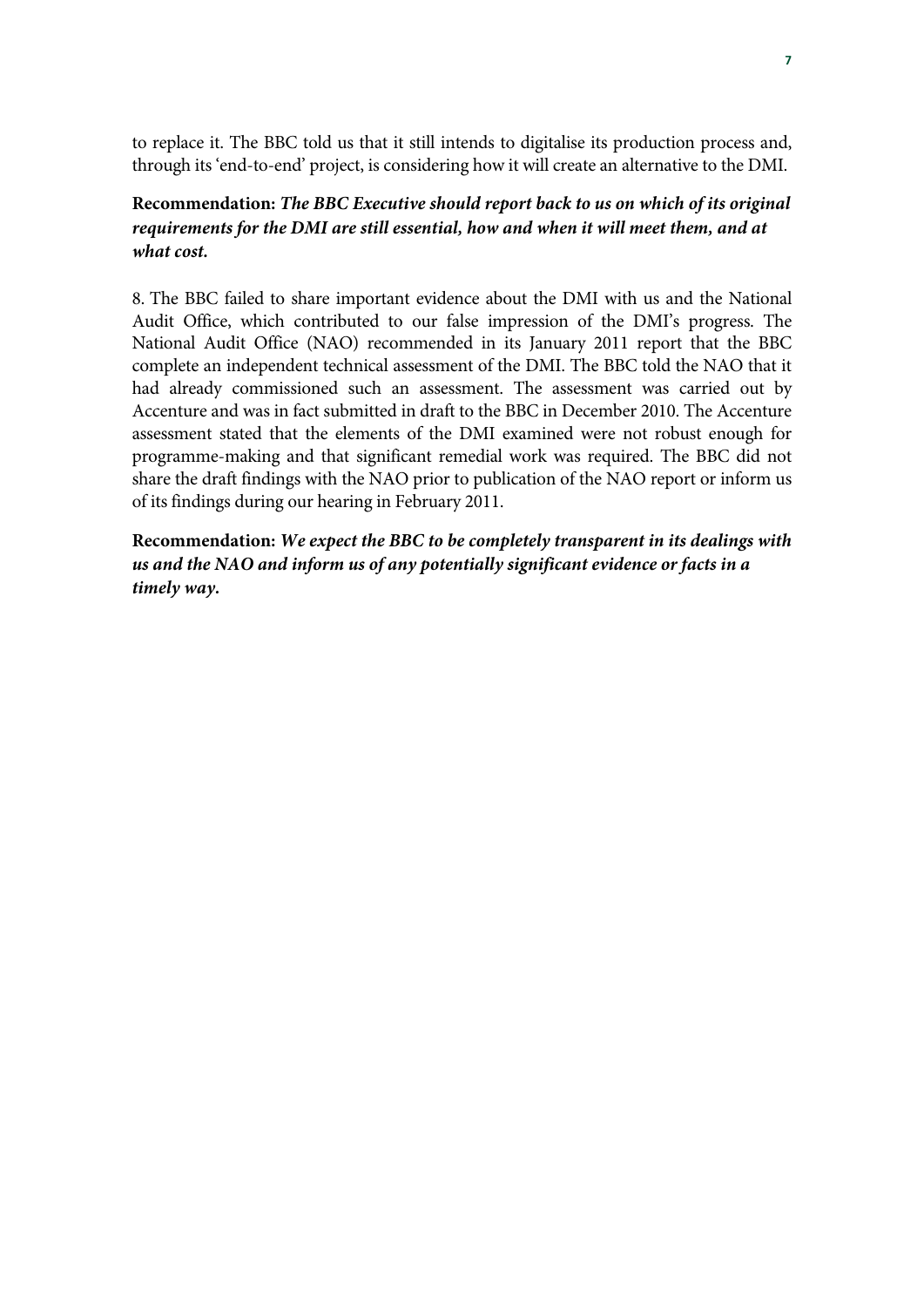# **1** The BBC's management of the Digital Media Initiative (DMI)

1. On the basis of a Memorandum prepared by the Comptroller and Auditor General, we took evidence on the Digital Media Initiative (DMI) from former members of the BBC Executive and the BBC Trust, the BBC's former Chief Technology Officer and its current Director of Operations.<sup>1</sup>

2. The DMI was a transformation programme that involved developing new technology to allow BBC staff to create, share and manage video and audio content and programming on their desktops. The BBC originally contracted Siemens in February 2008 to build the DMI system but the contract was terminated by mutual agreement with effect from July 2009 and the BBC brought it in-house in September 2009. The BBC estimated that in-house delivery would cost £133.6 million and generate £97.9 million in benefits.<sup>2</sup>

3. We took evidence from the BBC in February 2011 on the DMI's progress. At that point the BBC was planning to complete the system by July 2011. The BBC told us then that the DMI was "an absolutely essential have to have" and that a lot of the BBC's future was tied up in the successful delivery of the DMI. The BBC assured us then that it was on track to deliver the DMI without further delays. The conclusions in our April 2011 report about the BBC being on course to complete the technology for the Programme reflected those assurances.<sup>3</sup> We were shocked to hear from the BBC Trust in May 2013 that the DMI had delivered little or no assets, despite costing licence fee payers at least £98 million, and that the BBC had cancelled the Programme.<sup>4</sup>

4. When the BBC took the DMI in-house in September 2009, the DMI was in trouble and 18 months behind schedule. Despite the problems experienced by Siemens and gaps in its own capability, the BBC believed that it could deliver the system itself. The BBC at that point attributed previous problems to Siemens' lack of understanding about the DMI. The BBC did not obtain an independent technical assessment of its design when it took the DMI in-house.<sup>5</sup>

5. When we examined the DMI's progress in 2011, the BBC told us that the main lesson from its experience with Siemens was the importance of having clear and effective project governance, with appropriate representation from across the project, business areas and suppliers.<sup>6</sup> However, during our recent evidence session we heard conflicting views from the witnesses about how engaged business areas were in the DMI. The BBC's former Chief

<sup>1</sup> C&AG's Memorandum, British Broadcasting Corporation: Digital Media Initiative, January 2014

<sup>2</sup> C&AG's Memorandum, paras 5, 1.2, 2.2

<sup>3</sup> Qq 1, 95; Committee of Public Accounts, The BBC's management of its Digital Media Initiative, Twenty-ninth report of Session 2010–12, HC 808, April 2011

Committee of Public Accounts, The BBC's move to Salford, Twentieth report of Session 2013-14, HC 293, October 2013, Summary and Part 3

<sup>5</sup> Qq 13, 51, 61, 137, 161; Committee of Public Accounts, Twenty-ninth report of Session 2010–12, para 6; C&AG's Memorandum, para 6

<sup>6</sup> Q167; Committee of Public Accounts, Twenty-ninth report of Session 2010–12, para 13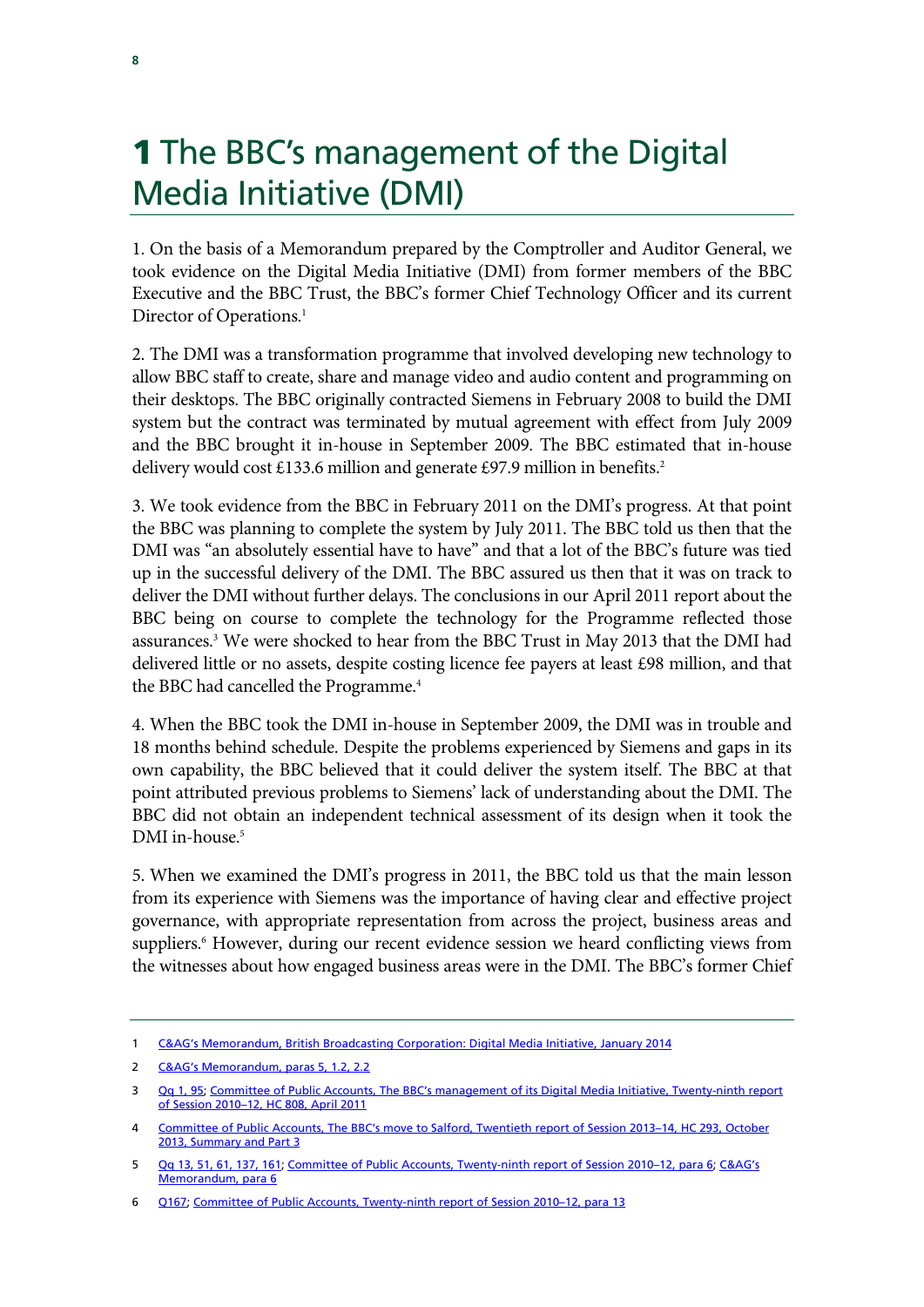Technology Officer told us that business areas were not engaged sufficiently and did not take ownership of the Programme.<sup>7</sup> The former Director General of the BBC expressed a different view. He considered that senior leaders and frontline programme makers in BBC Vision and BBC North had put a lot of effort into making the DMI work. He acknowledged, however, that they lacked confidence in the project, which he felt was justified by the difficulties the BBC had experienced with the DMI.<sup>8</sup>

6. The BBC also told us in February 2011 that establishing clearly-defined roles and responsibilities and appointing a senior leader with a track record of successfully delivering large, complex software projects was essential to success.<sup>9</sup> The member of the Executive Board who was responsible for delivering technology projects left the BBC shortly after giving evidence at our February 2011 hearing, having assured us that the DMI was on track.10 The BBC's Chief Operating Officer took over responsibility for technology projects from April 2011 until the BBC made her redundant in September 2012. She did not have a background in technology.<sup>11</sup> Board-level responsibility for technology changed yet again in October 2012, when it transferred to the BBC's Chief Financial Officer.<sup>12</sup>

7. Changes in Board-level responsibility for technology meant that it fell to the BBC's Chief Technology Officer to provide continuity and deliver the Programme. However, he told us that whilst he was responsible for delivering the technology he was not responsible for achieving the benefits of the DMI. The BBC divided responsibility for achieving the benefits between the members of the DMI Steering Group who represented individual areas of the BBC, such as Vision and BBC North.13 No single individual appears to have been responsible for resolving the differing views amongst system developers and the intended users about the progress and benefits of the DMI.<sup>14</sup>

8. We questioned the former Director General, about statements he made during our February 2011 hearing that the DMI was "out in the business" and "There are many programmes that are already being made with DMI"; and that there would be no further delays. He assured us that he had provided a faithful and accurate account of his understanding of the project at the time. However, he suggested that in retrospect there was confusion within the BBC about what had been deployed owing to different views amongst the team developing the DMI and users about how effective the DMI technology was. 15 In reality, the BBC had only used the DMI in the production of one broadcast called 'Bang Goes the Theory'.16

10 Qq 1, 167, 118; Committee of Public Accounts, Twenty-ninth report of Session 2010–12, Q93, Ev 24

- 12 Q 177; C&AG's Memorandum, figure 3
- 13 Qq 36–40 61; C&AG's Memorandum, paras 1.7–1.9, figure 2
- 14 Qq 39, 99, 116; C&AG's Memorandum, paras 10, 1.9

<sup>7</sup> Qq 5, 51

<sup>8</sup> Qq 98–101

<sup>9</sup> Q 167; Committee of Public Accounts, Twenty-ninth report of Session 2010-12, para 13

<sup>11</sup> Qq 76, 102, 134

<sup>15</sup> Qq 95–101

<sup>16</sup> C&AG's Memorandum, para, 2.5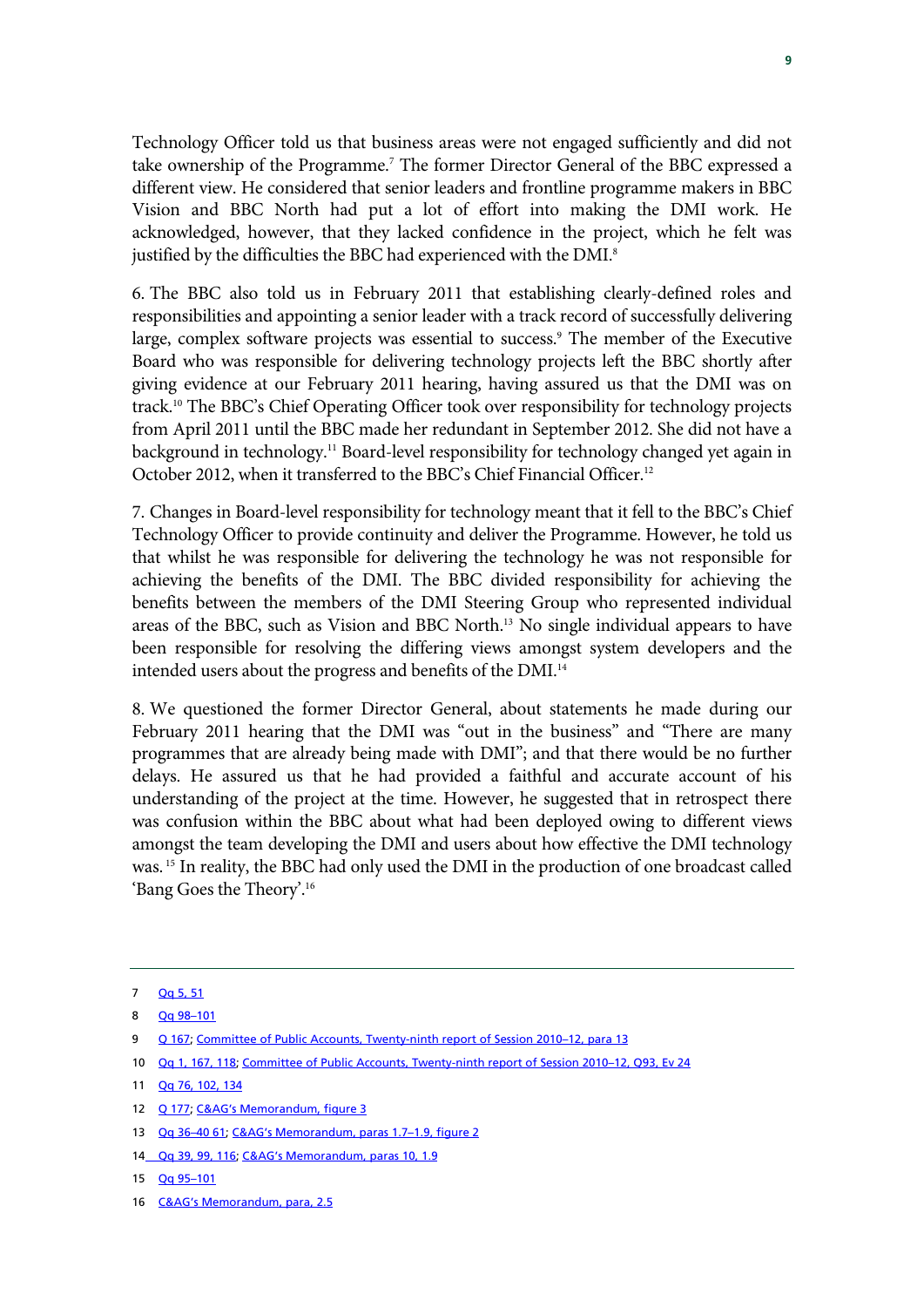9. Despite growing problems and repeated delays, the BBC's Executive Board did not hold a detailed discussion on the DMI and its future until May 2012.17 Some individual members of the Board had been aware of the problems before then but not reported them.18 The BBC's Chief Operating Officer told us that she first became concerned in July 2011 and was aware that by November 2011 those delays had created acute problems for teams relocating to the BBC's new Salford site.19 The Chief Financial Officer knew in February 2012 that the BBC's project management office had increased the DMI's risk rating from amber-red to red for the quarter October to December 2011. She told us that the finance committee had discussed with DMI project directors whether the Programme should continue. However, she did not report this to the Board as she believed that she could get the DMI back on track by putting it into 'remediation'. An extended delay in reporting meant that the BBC Executive Board did not know until June 2012 that the DMI's risk rating had increased to red.<sup>20</sup>

10. The former chair of the BBC Trust finance committee told us in February 2011 that he was going to spend every committee meeting "worrying the heck" about the DMI. He also assured us that the Trust had sufficient information to monitor the DMI's progress.<sup>21</sup> The BBC Trust received a report from the BBC in September 2011 that the DMI's risk status had increased to amber-red. However, the former Chair of the BBC Trust finance committee told us that the Trust did not have sufficient technical knowledge to assess the information it received. From January to July 2012, the BBC Trust did not receive or require an update from the BBC about the DMI's status and had been unaware that the BBC's project management office had increased the risk rating to red for the period October to December 2011. The BBC Trust acknowledged that it should have taken action sooner. 22

<sup>17</sup> C&AG's Memorandum, para's 2.10, 2.11

<sup>18</sup> **Q 142** 

<sup>19</sup> Q 124

<sup>20</sup> Qq 130, 142–144, 175–178

<sup>21</sup> Q 128; Committee of Public Accounts, Twenty-ninth report of Session 2010-12, Qq 96, 97

<sup>22</sup> Qq 125, 142–144, 164, 174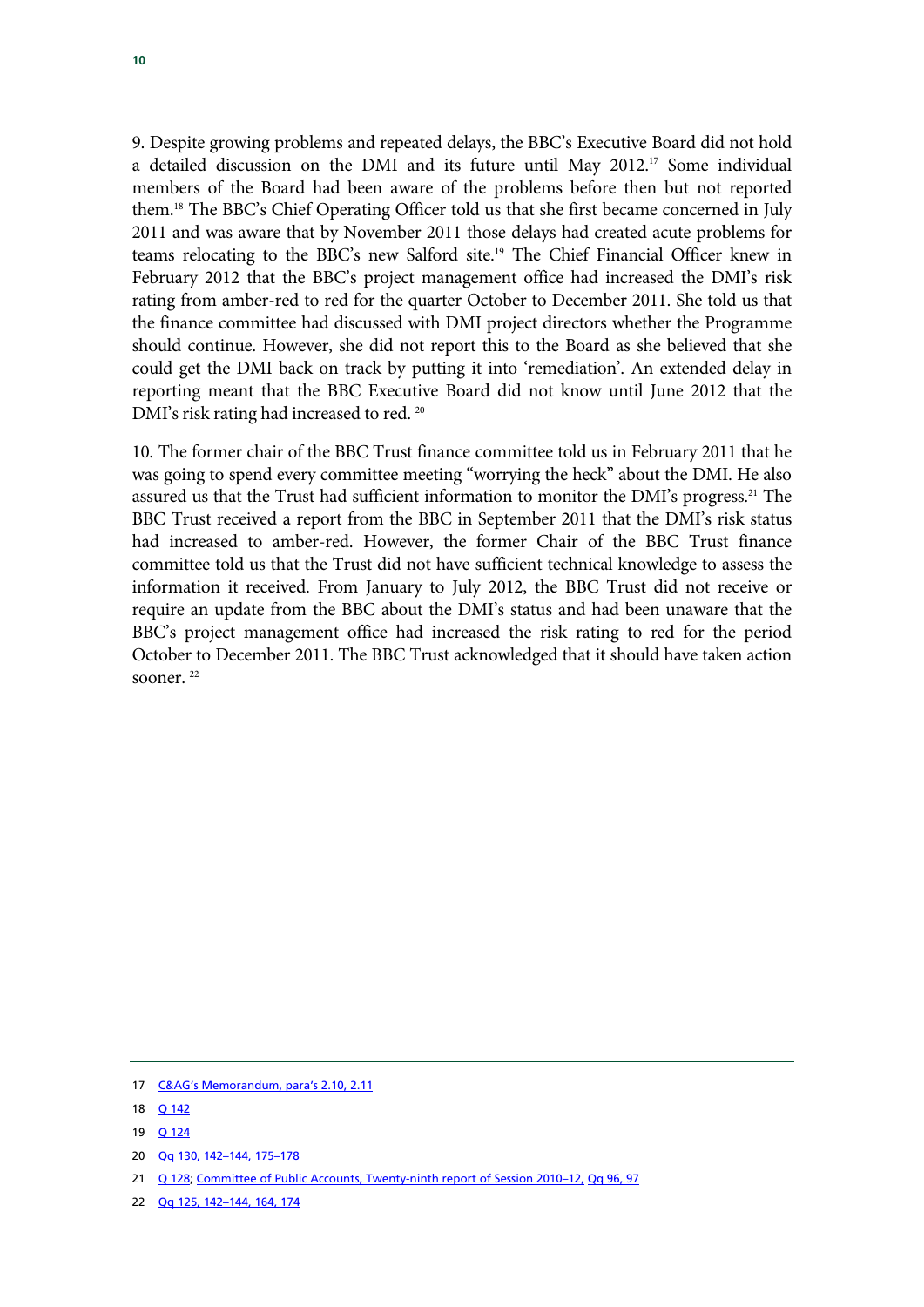# 2 What the DMI delivered and what next for the BBC

11. The BBC cancelled the DMI in May 2013 at a cost to licence fee payers of £98.4 million.23 The BBC wrote off the entire value of DMI assets as it considered that the parts of the system it was using would not have lasting economic value to the BBC and would need replacing or improvement. 24

12. The DMI did create an 'archive database'—a cataloguing and ordering system, which BBC staff can use to search and order completed television programmes and related material held on tape and other physical media in the BBC's archives.<sup>25</sup> The BBC designed this database to replace a 40-year-old archive catalogue and ordering system called 'Infax'. The BBC told us that the new database has 3,000 registered users and 163 regular users. It has annual running costs of £3 million compared to £780,000 for the old system. The BBC told us that the archive database is 'clunky', difficult to use and takes around ten times longer to use than Infax.<sup>26</sup>

13. The BBC decided not to use the second main component of the DMI—'production tools'. The BBC designed these tools to enable staff to share and organise digital content and carry out basic editing on their desktops. The BBC's former Chief Technology Officer considered that production tools could have gone live in October 2012. However, by that stage the intended users had concluded that they did not want them owing to the 'unclear business direction'.27

14. The third main DMI component was the digital archive, which the BBC had intended to use to store finished television programmes and other material in a virtual online warehouse instead of on tapes. The BBC planned to integrate the digital archive with the archive database cataloguing system and production tools. The DMI team had written the code for the digital archive but never tested it and the business decided to suspend further work on it.<sup>28</sup>

15. The BBC told us that it still plans to digitalise its production processes through a successor project, called 'end-to-end'. The BBC assured us that by dividing the project into separate parts, each with its own business plan, and overhauling its management of major projects it would avoid a repeat of the DMI. Changes to its management of major projects include appointing single responsible owners to all major projects and increasing the frequency of reporting on them to the Executive Board from quarterly to monthly. The

25 C&AG's Memorandum, paras 4 and 3.7

27 Qq 31, 55, 68; C&AG's Memorandum, para 2.13

<sup>23</sup> C&AG's Memorandum, paras 5, 1.2, 2.2

<sup>24</sup> Qq 185, 187

<sup>26</sup> Qq 186–190, 215

<sup>28</sup> Qq 68, 73–74, 216; C&AG's Memorandum, para 4, figure 11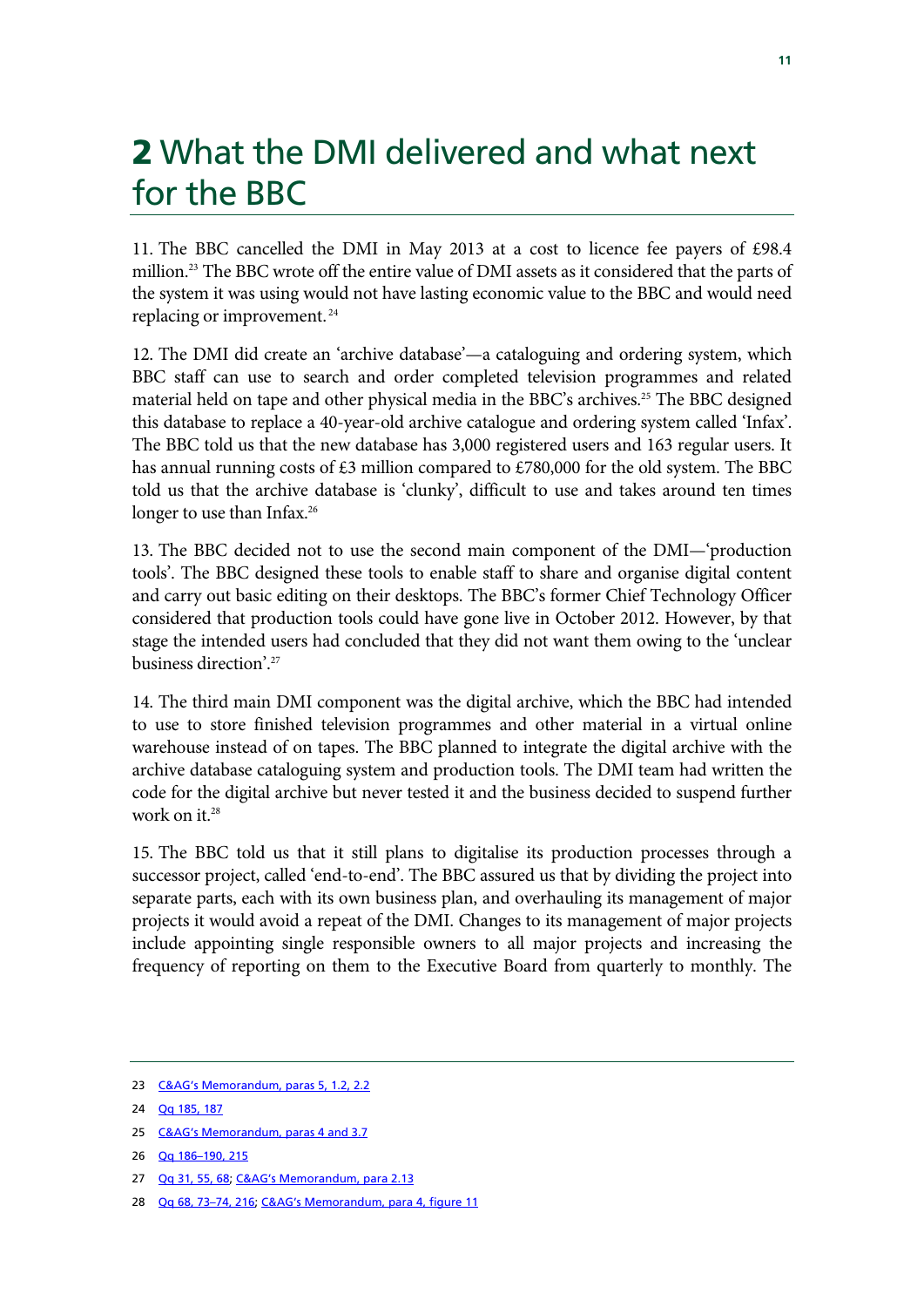BBC also intends to report more regularly to the BBC Trust and inform it sooner when projects go into special measures or receive a red risk rating.29

16. The NAO recommended in its January 2011 report that the BBC should complete an independent technical assessment of the DMI. The BBC told the NAO that it had already commissioned such an assessment. The BBC had in fact already received a draft of this assessment from Accenture in December 2010. However, the BBC did not show the assessment to the NAO before the NAO's report was published. The BBC only sent Accenture's technical assessment at working level to the NAO the evening before our February 2011 hearing on the DMI. Accenture reported that the elements of the DMI infrastructure it had examined were not robust enough for producing television content and that significant remedial work was required.<sup>30</sup>

17. The BBC did not bring the existence of Accenture's technical assessment or its conclusions to our attention during our February 2011 hearing or before we published our report in April 2011. When we reported in 2011—that the BBC had made good progress in delivering the DMI and was on track to deliver the completed technology by summer 2011—we were therefore unaware of the significant issues affecting the DMI that Accenture had identified.<sup>31</sup> The BBC's Director of Operations gave us his personal commitment that in future the BBC would always give the NAO the documents pertinent to its inquiries. 32

<sup>29</sup> Qq 199, 203

<sup>30</sup> Qq, 135, 141, 153–155, 212–213; C&AG's Memorandum, para 2.6

<sup>31</sup> Qq 141; Committee of Public Accounts, Twenty-ninth report of Session 2010-12, para 7

<sup>32</sup> Qq 212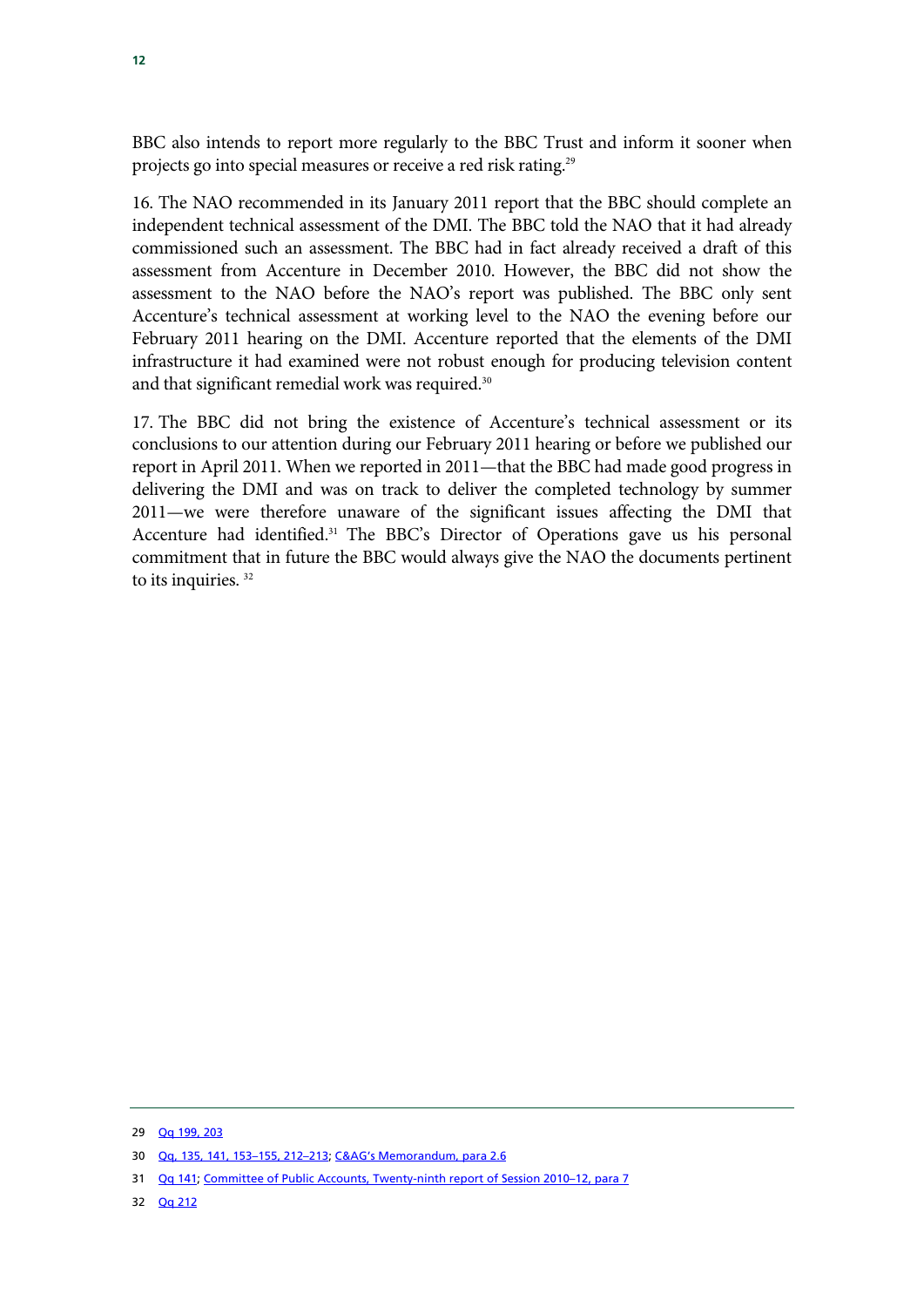## Formal Minutes

#### **Monday 24 March 2014**

Members present:

Mrs Margaret Hodge, in the Chair

Mr Richard Bacon Stephen Barclay Meg Hillier Stewart Jackson

Fiona Mactaggart Austin Mitchell Nick Smith Justin Tomlinson

Draft Report (BBC Digital Media Initiative), proposed by the Chair, brought up and read.

*Ordered*, That the draft Report be read a second time, paragraph by paragraph.

Paragraphs 1 to 17 read and agreed to.

Conclusions and recommendations agreed to.

Summary agreed to.

*Resolved*, That the Report be the Fifty-first Report of the Committee to the House.

*Ordered*, That the Chair make the Report to the House.

*Ordered*, That embargoed copies of the Report be made available, in accordance with the provisions of Standing Order No. 134.

[Adjourned till Monday 31 March at 2.45 pm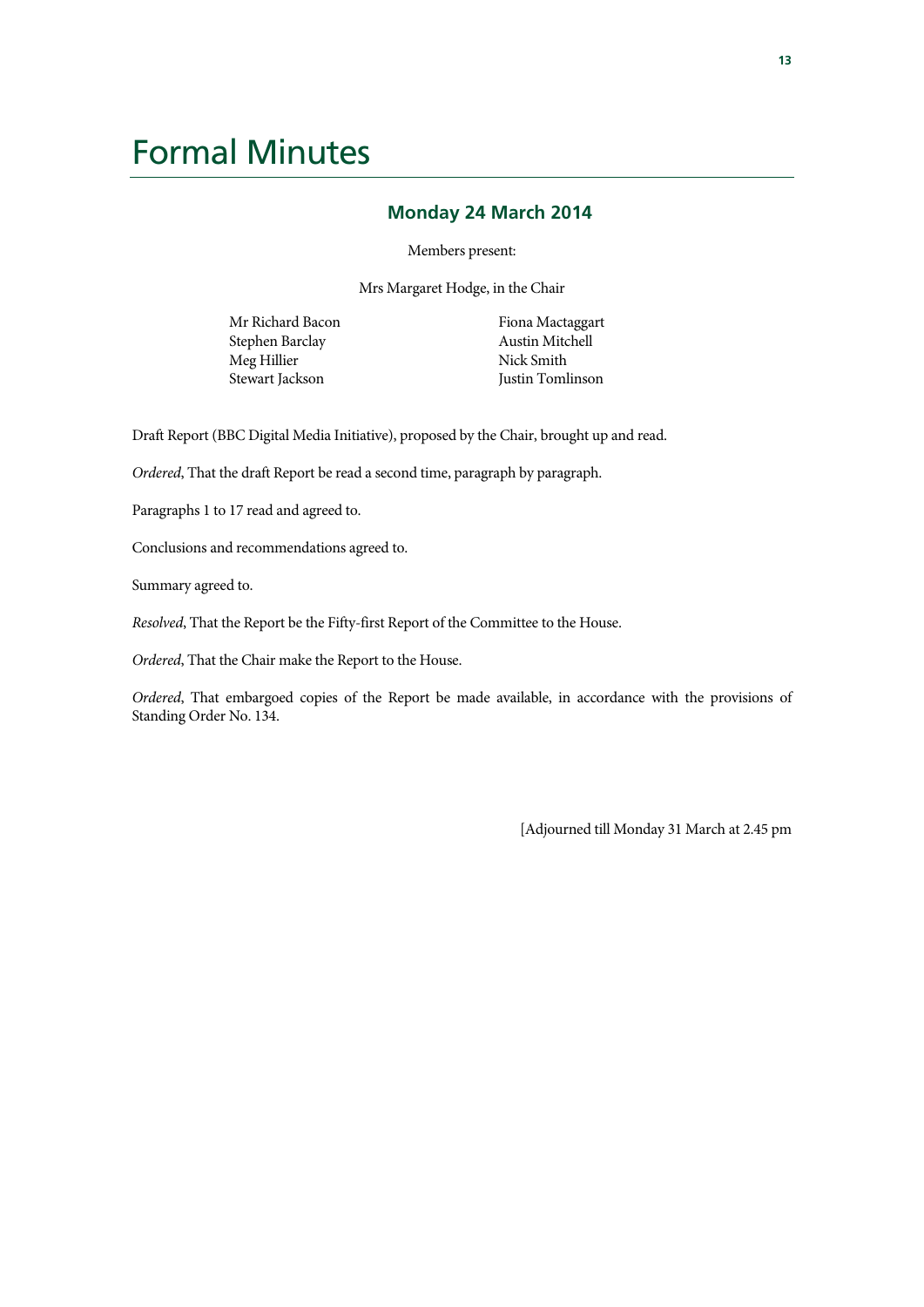### Witnesses

The following witnesses gave evidence. Transcripts can be viewed on the Committee's inquiry page at www.parliament.uk/pac.

#### **Monday 3 February 2014** *Page*

**John Linwood**, former Chief Technology Officer of the BBC Q1–Q222

**Mark Thompson**, former Director-General, BBC, **Caroline Thomson**, former Chief Operating Officer, BBC, **Zarin Patel**, former Chief Financial Officer, BBC, **Anthony Fry**, former BBC Trustee and Chair of the Trust Finance Committee, and **Dominic Coles**, current Director of Operations, BBC

# List of printed written evidence

The following written evidence was received and can be viewed on the Committee's inquiry web page at www.parliament.uk/pac. DMI numbers are generated by the evidence processing system and so may not be complete.

- 1 Bill Garrett (DMI0002)
- 2 BBC (DMI0003)
- 3 John Linwood (DMI0004)
- 4 Bill Garrett (DMI0005)
- 5 John Linwood (DMI0006)
- 6 BBC (DMI0007)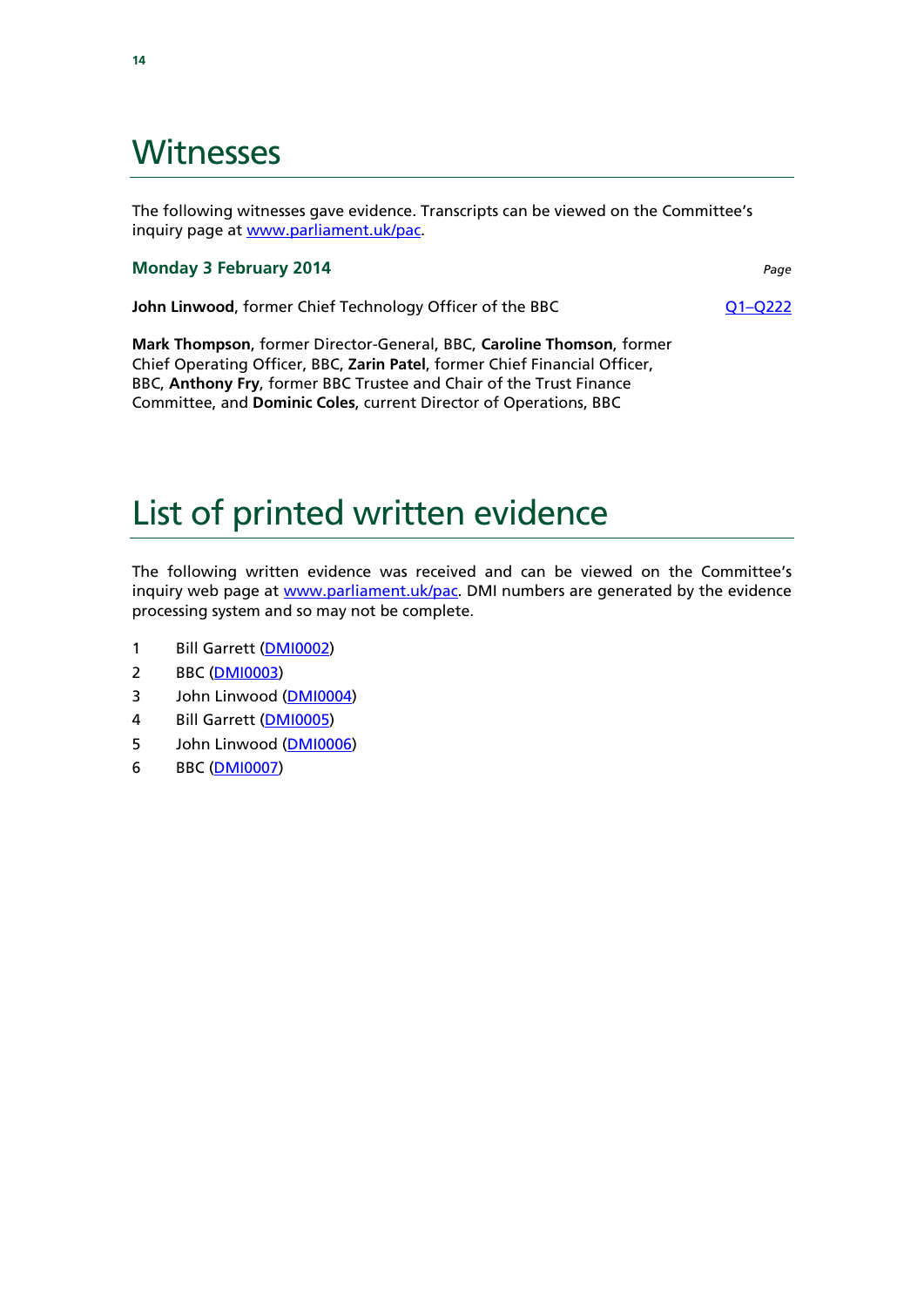# List of Reports from the Committee during the current Parliament

All publications from the Committee are available on the Committee's website at www.parliament.uk/pac.

The reference number of the Government's response to each Report is printed in brackets after the HC printing number.

#### **Session 2013–14**

| <b>First Report</b>     | Ministry of Defence: Equipment Plan 2012-2022 and Major<br>Projects Report 2012                           | <b>HC 53</b>  |
|-------------------------|-----------------------------------------------------------------------------------------------------------|---------------|
| Second Report           | Early Action: landscape review                                                                            | <b>HC 133</b> |
| <b>Third Report</b>     | Department for Communities and Local Government:<br>Financial sustainability of local authorities         | <b>HC 134</b> |
| Fourth Report           | HM Revenue & Customs: tax credits error and fraud                                                         | <b>HC 135</b> |
| <b>Fifth Report</b>     | Department for Work and Pensions: Responding to change<br>in jobcentres                                   | <b>HC 136</b> |
| Sixth Report            | Cabinet Office: Improving government procurement and<br>the impact of government's ICT savings initiative | <b>HC 137</b> |
| Seventh Report          | Charity Commission: the Cup Trust and tax avoidance                                                       | <b>HC 138</b> |
| <b>Eighth Report</b>    | <b>Regulating Consumer Credit</b>                                                                         | <b>HC 165</b> |
| Ninth Report            | Tax Avoidance-Google                                                                                      | <b>HC 112</b> |
| <b>Tenth Report</b>     | Serious Fraud Office-redundancy and severance<br>arrangements                                             | <b>HC 360</b> |
| <b>Eleventh Report</b>  | Department of Health: managing hospital consultants                                                       | <b>HC 358</b> |
| <b>Twelfth Report</b>   | Department for Education: Capital funding for new school<br>places                                        | <b>HC 359</b> |
| Thirteenth Report       | Civil Service Reform                                                                                      | <b>HC 473</b> |
| Fourteenth Report       | Integration across government and Whole-Place<br><b>Community Budgets</b>                                 | <b>HC 472</b> |
| <b>Fifteenth Report</b> | The provision of the out-of-hours GP service in Cornwall                                                  | <b>HC 471</b> |
| Sixteenth Report        | <b>FiRe Control</b>                                                                                       | <b>HC 110</b> |
| Seventeenth Report      | Administering the Equitable Life Payment Scheme                                                           | <b>HC 111</b> |
| Eighteenth Report       | Carrier Strike: the 2012 reversion decision                                                               | <b>HC 113</b> |
| Nineteenth Report       | The dismantled National Programme for IT in the NHS                                                       | <b>HC 294</b> |
| Twentieth Report        | The BBC's move to Salford                                                                                 | <b>HC 293</b> |
| Twenty-first Report     | <b>Police Procurement</b>                                                                                 | <b>HC 115</b> |
| Twenty-second Report    | High Speed 2: a review of early programme preparation                                                     | <b>HC 478</b> |
| Twenty-third Report     | HM Revenue & Customs: Progress in tackling tobacco<br>smuggling                                           | <b>HC 297</b> |
| Twenty-fourth Report    | The rural broadband programme                                                                             | <b>HC 474</b> |
| Twenty-fifth Report     | The Duchy of Cornwall                                                                                     | <b>HC 475</b> |
| Twenty-sixth Report     | Progress in delivering the Thameslink programme                                                           | <b>HC 296</b> |